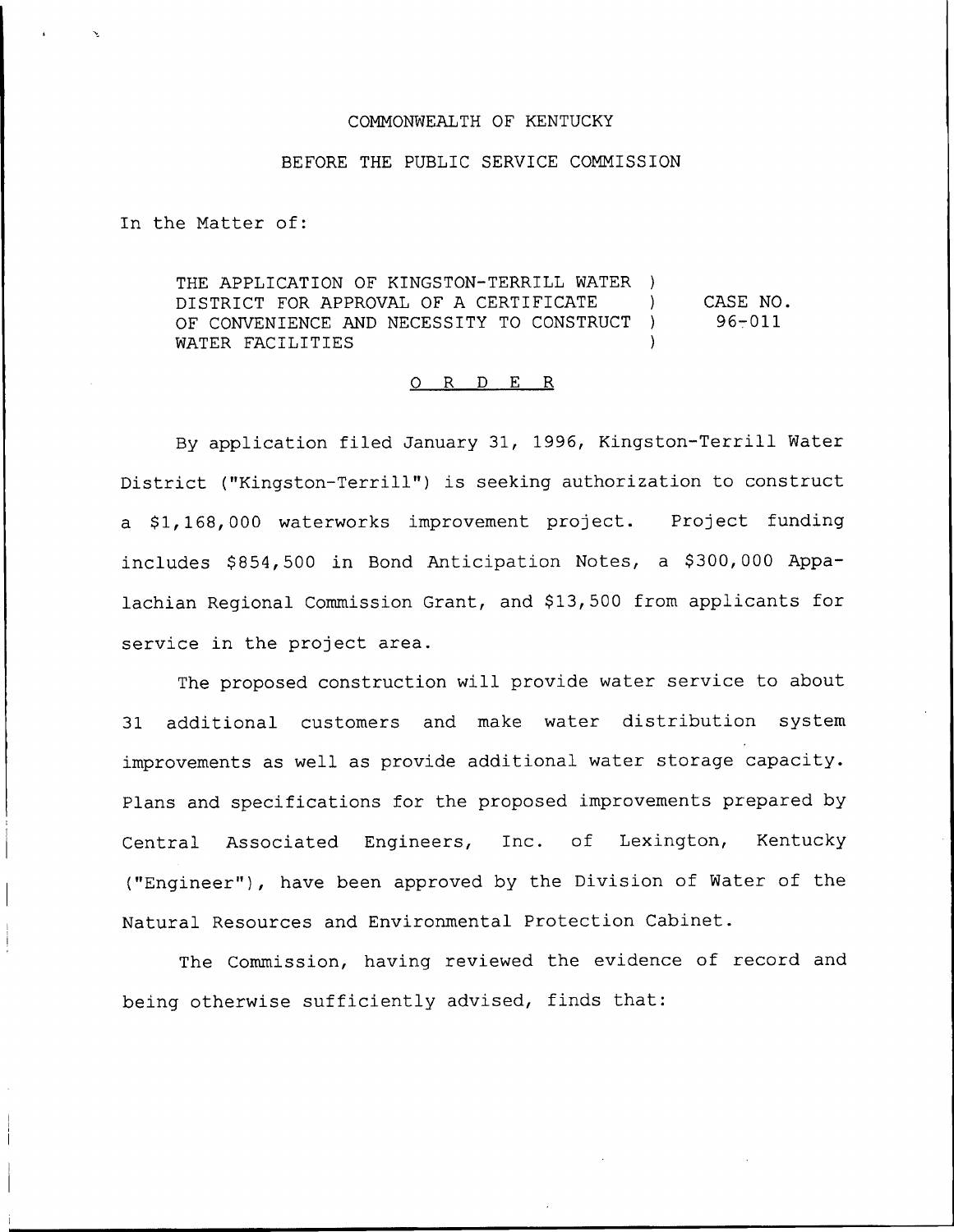1. Public convenience and necessity require that the construction proposed be performed and that a Certificate of Public Convenience and Necessity be granted.

2. The proposed construction consists of about 11.5 miles of 6- and 4-inch diameter pipelines, <sup>a</sup> 500,000-gallon water storage tank and related appurtenances. After allowances are made for fees, contingencies, and other indirect costs, the total cost of this project is approximately  $$1,168,000$ .

3. Kingston-Terrill should monitor the adequacies of the expanded water distribution system after construction. If the level of service is inadequate or declining or the pressure to any customer is outside the requirements of <sup>807</sup> KAR 5:066, Section 5(1), Kingston-Terrill should take immediate action to maintain the level of service in conformance with the regulations of the Commission.

4. Kingston-Terrill should only install fire hydrants in those instances where the installation complies with the requirements of 807 KAR 5:066, Section 10(2)(b).

5. Kingston-Terrill should obtain approval from the Commission prior to performing any additional construction not expressly authorized by this Order.

6. Any deviation from the construction approved should be undertaken only with the prior approval of the Commission.

$$
-2-
$$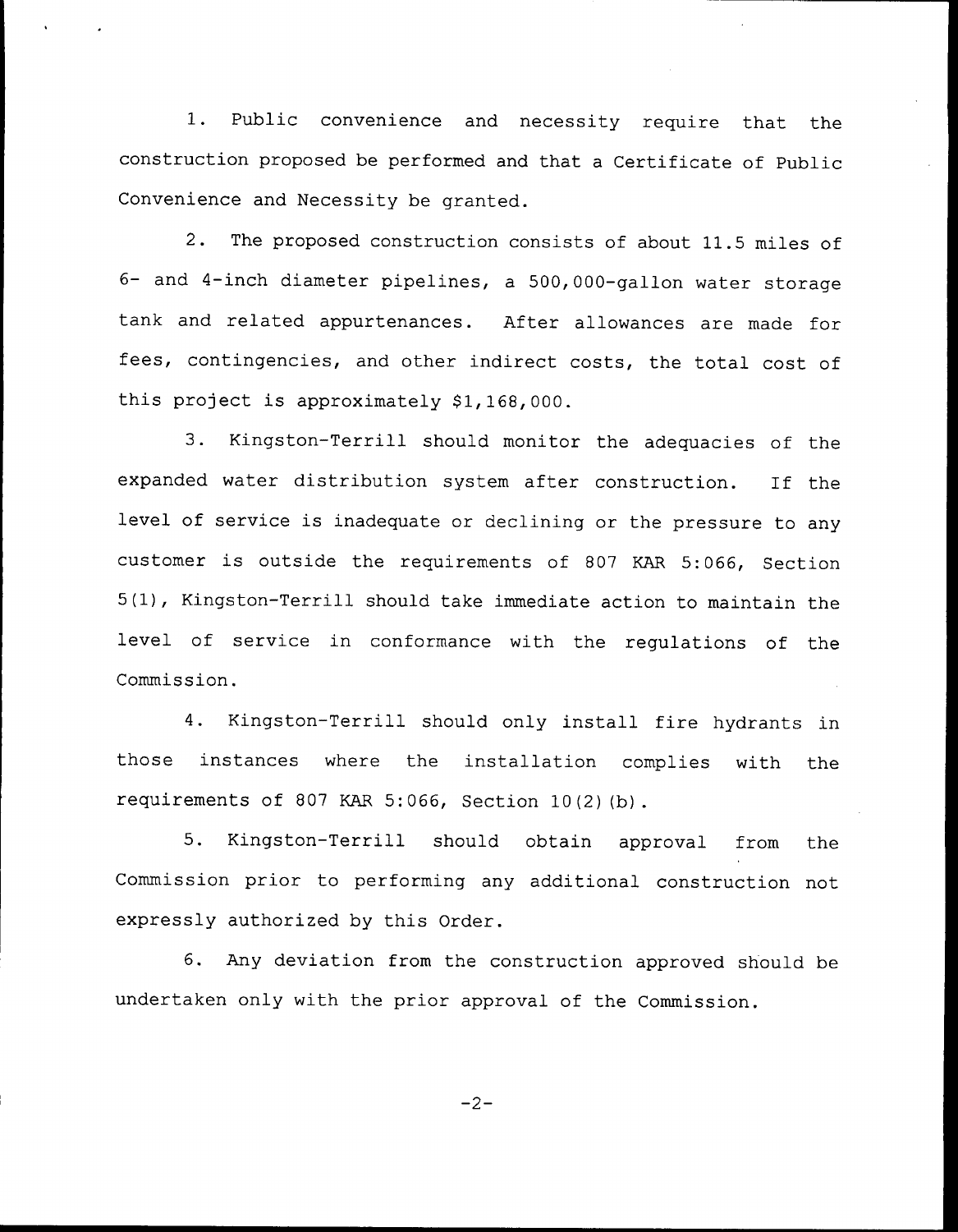7. Kingston-Terrill should furnish documentation of the total costs of this project including the cost of construction and all other capitalized costs (engineering, legal, administrative, etc.) within <sup>60</sup> days of the date that construction is substantially completed. Construction costs should be classified into appropriate plant accounts in accordance with the Uniform System of Accounts for Water Utilities prescribed by the Commission.

8. Kingston-Terrill should require construction to be inspected under the general supervision of a professional engineer with a Kentucky registration in civil or mechanical engineering, to ensure that the construction work is done in accordance with the contract drawings and specifications and in conformance with the best practices of the construction trades involved in the project.

9. Kingston-Terrill should furnish, within <sup>60</sup> days of the date of substantial completion of this construction, <sup>a</sup> copy of "asbuilt" drawings and a signed statement of the Engineer that the construction has been satisfactorily completed in accordance with the contract plans and specifications.

IT IS THEREFORE ORDERED that:

1. Kingston-Terrill be and it hereby is granted <sup>a</sup> Certificate of Public Convenience and Necessity to proceed with the proposed construction project as set forth in the drawings and specifications of record herein.

 $-3-$